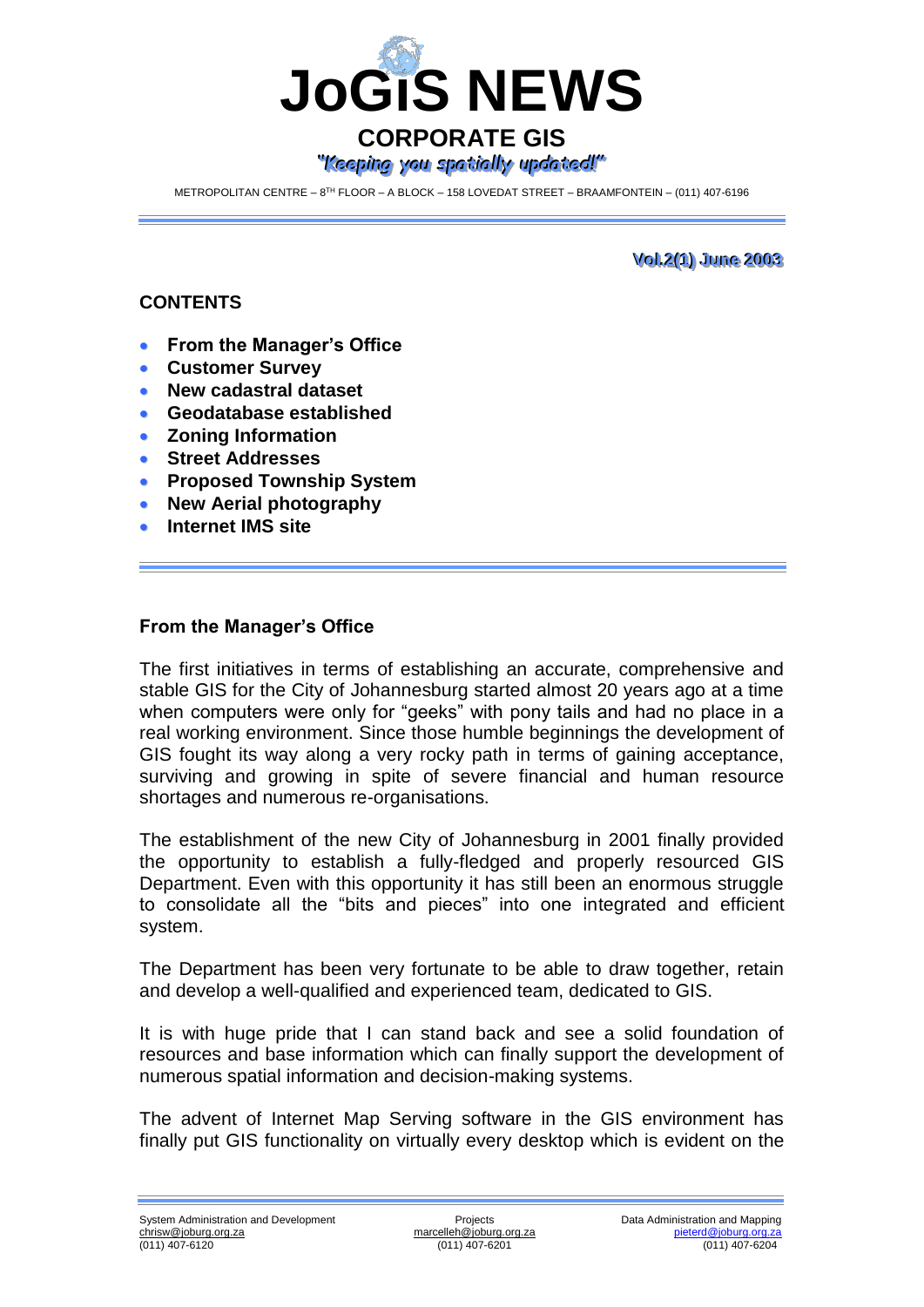CGIS Intranet system which is already processing an average of 5000 hits per day.

Bright ideas or constructive criticism are always welcome and you can forward them directly to me at [JohnF@joburg.org.za.](mailto:JohnF@joburg.org.za)

 John Floyd Head: Corporate GIS

## **Customer Survey**

A customer survey for CGIS was conducted in November 2002 to measure the current services and to establish possible new directions in services and information requirements. The survey was received positively, as is reflected in the 55% response that was received. Special measures were taken to ensure representation from the various customer groups like internal departments, the regions, UACs as well as external clients. Thank you to all who participated!

It is clear that each group has its own focus. Internal departments frequently utilize map-making services, regions use counter info often while the UACs frequently use the aerial photography. The internal departments seem to generally have a clear understanding of the services, while the regions need to be informed about the scanned images, digital data and aerial photographs. Not all the external clients utilize and/or are aware of the aerial photography either. This provides a clear indication for awareness campaigns.

According to the importance rating of information, the priority datasets are cadastre, zoning, roads, land use, street addresses, admin boundaries, proposed townships, proposed roads, aerial photographs and ownership data. Almost all the top priorities have either been addressed or are in the process of being addressed (e.g. zoning, street addresses, proposed townships). Ownership data will be addressed by linking between the GIS and a copy of the Deeds Office data loaded on the proposed Electronic Customer Database. The land use data remains a concern and proposed roads data needs to be sourced.

### **New cadastral dataset**

An updated set of cadastre will be available from mid July. It will incorporate the approximately 500 townships that have been recently captured, SG approved or Deeds office proclaimed in the past year and will be supplied in the 26-digit code format. A comprehensive maintenance phase will also start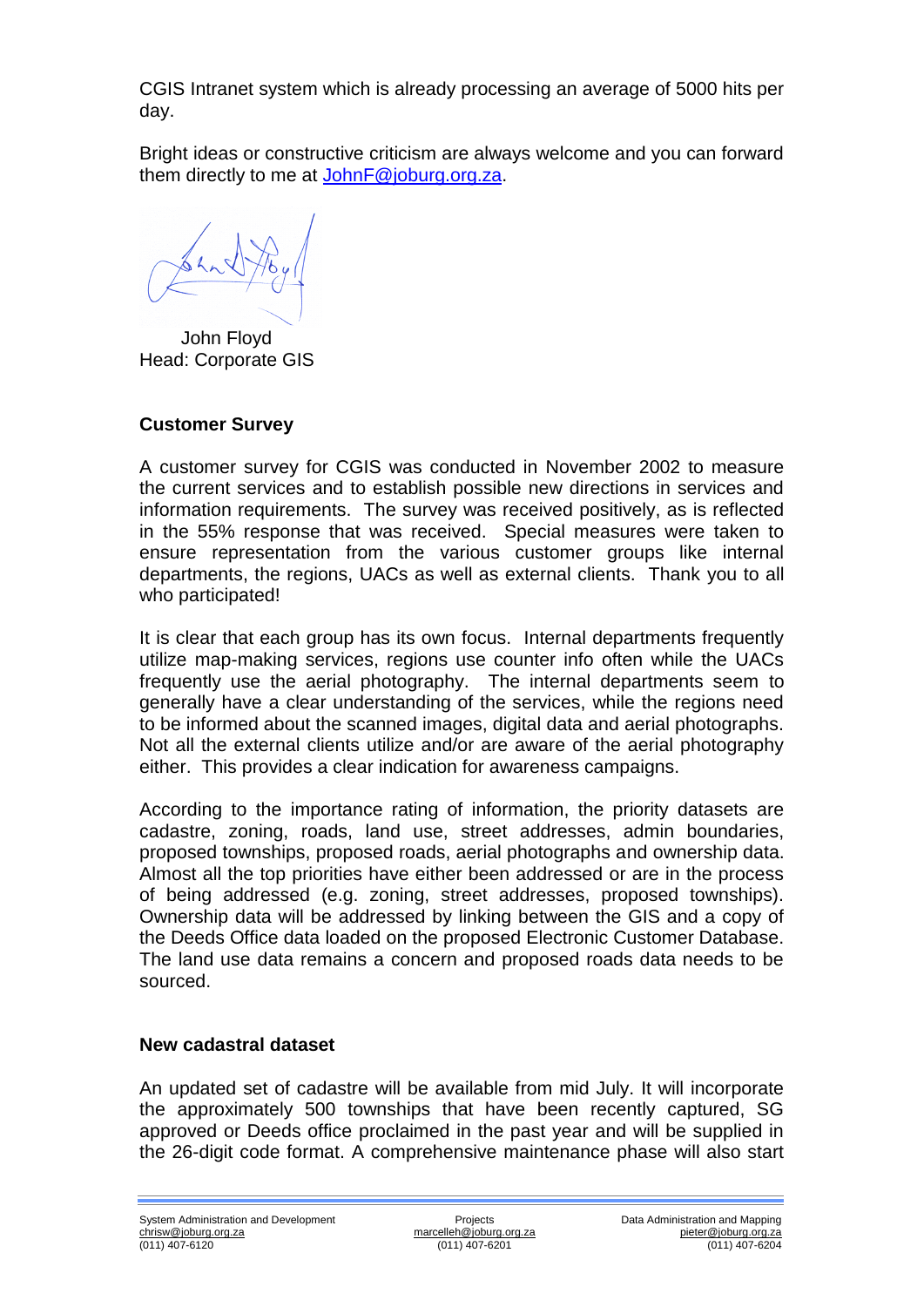in the next month to capture all the subdivisions and consolidations that have been registered in the previous years.

## **Geodatabase established**

Since 1995 Corporate GIS' data has been captured and maintained within a Unix environment using ArcInfo, ArcStorm and customised Arc Macro Language (Aml) routines. However, GIS technology is moving towards the GeoDatabase as a more efficient and intelligent way of storing GIS data. For this reason Corporate GIS has established a GeoDatabase using SQL server and ArcSDE and most of the GIS layers, except for the cadastral layers, have been loaded. Comprehensive Metadata for each data set has been captured and will be made available on a Metadata server in the near future. In the past year, Zoning, Street Addressing and Proposed Township Systems have also been developed to capture, store and maintain data in the Geodatabase environment.

The final stage of the SDE project is the migration of the cadastral capture routines and cadastral data (not yet loaded in SDE) to the Geodatabase and Windows environment. A proposal call for the migration was advertised in May and it is expected that the final migration to the Geodatabase will be completed by the end of 2003.

# **Zoning Information**

Development of the application for the capture of the zoning information has taken longer than expected. Substantial progress was made with the scanning of the amendment scheme documents that will be linked to the properties in addition to the primary zoning data such as use zone, density zone, height zones and building lines. The capture process of the primary zoning will start and continue through the 2003/2004 financial year.

As an interim measure the existing hard copy A and B series Scheme maps were scanned and made available on CD with free Alchemy software for view and print facilities. The CD proved to be popular within Council as well as with consultants, selling 71 copies from September to date. For more information see the Johannesburg website at [www.joburg.org.za](http://www.joburg.org.za/) or contact [rethav@joburg.org.za.](mailto:rethav@joburg.org.za)

### **Street Addresses**

Street addresses will be available by the end of June 2003. The addresses will cover the old Randburg, Roodepoort, Sandton and Johannesburg areas. Data is still outstanding for Midrand and other areas such as Ennerdale, Orange Farm and Soweto where a combination of street numbers, stand numbers and house numbers are currently in use. These areas will systematically be captured with the implementation of official addresses and the allocation of street names in conjunction with public participation and